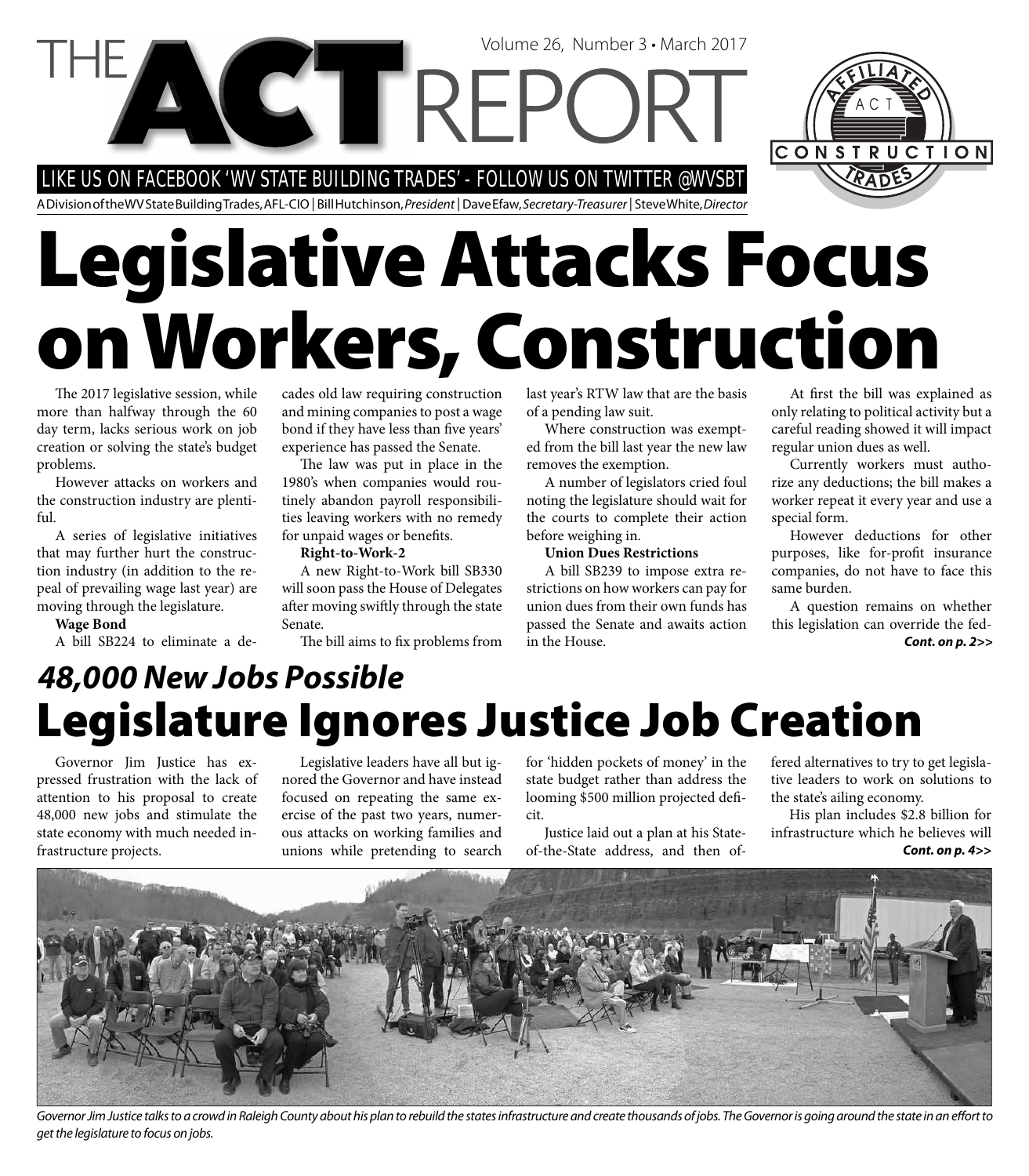# *Legislative Attacks*

#### *Continued from Page 1*

eral law regulating private sector unions.

#### **Unemployment**

Legislation to eliminate the balance long in place for workers to receive unemployment during a labor dispute has passed the Senate, SB222.

Current law says workers only get unemployment during a work stoppage if the company continues to operate and make money.

This prevents companies from 'starving out' workers.

If a strike shuts a company down then workers do not currently get benefits.

The changes will allow a company to force a strike, or use replacement workers, and deny workers forced out to receive any unemployment benefits.

The exception is if workers are permanently replaced, but determining that could take months during which time workers will get nothing.

#### **Contractor Licensing**

A bill HB2554 that may have crippled the Division of Labor, by removing contractors licensing duties from the agency, has been modified.

The measure would have ended the efficient use of combining DOL and Licensing funds and tasks.

Currently DOL administers new and renewal licenses and enforcement for contractors licensing, HVAC, plumber and crane operator licensing along with many other related functions.

The bill would have ended this efficient relationship.

A compromise was reached to allow the licensing board the option of breaking away from DOL but not mandating it do so.

The bill also creates a new general contractor license that does not require a GC test if the company does not take on projects valued at more than \$7,500.

#### **WV Jobs Act**

Numerous bills to weaken the West Virginia Jobs Act or block governmental agencies from knowing how much construction workers are paid on public projects are advancing in the Senate, SB412.

These initiatives appear to protect contractors who import low wage labor on tax funded projects.

A bill to discriminate against contractors who use apprentices and pay benefits is advancing in the Senate. SB399 would make it a crime for any public agency to even ask the question of a bidder regarding their workers qualifications – but only for apprenticeship.

Questions about college degrees or vocational training would not be outlawed.

Similarly it would be illegal to ask a contractor if they provided any benefits such as safety training (other than the OSHA 10), healthcare or retirement.

#### **Subcontractors**

Two bills aimed at destroying local subcontractors have been introduced, but it remains to be seen if they will be on a committee agenda.

One measure would end a general contractor's responsibility for their subcontractor's wages and benefits SB411.

Current law requires a GC to make good on any debt the sub creates on their project.

Releasing the GC of such an obligation would mean when a sub fails to pay, workers are left without any options, especially without a wage bond.

Fair GC's and subs fear being forced out of the market.

The other measure HB2897 would increase the threshold when public construction projects must be bid from the current \$25,000 level to \$50,000.

This would mean local county and city officials could bypass bidding and simply hand projects up to \$50,000 to anyone they want – including friends and family.

#### **Cancer Creek**

Cancer Creek legislation HB2506, first proposed more than 25 years ago and stopped by the Trades, is back.

The effect would be to allow up to eight times more cancer causing chemicals into rivers and streams.

Proponents claim it will increase jobs but were unable when under oath to provide one example.

ACT's Steve White testified against the measure stating the Trades are big proponents of job creation but not low standards.

Instead, White suggested, an effort to support real jobs like the stalled \$615 million Moundsville Power project, would be time better spent by the legislature.

White also noted some of the Cancer Creek supporters were allied with those to prevent the Moundsville Power project getting started.

#### **Wind Turbines**

A bill to increase the tax rates on wind projects SB16 has passed one committee in the Senate and awaits action in the powerful Finance Committee.

If passed, a long standing compromise between the wind and coal industry will be tossed out and wind will see significant tax increases which may jeopardize upcoming construction projects in Greenbrier and Tucker Counties.

Both projects have already committed to use local union construction workers. ■



Members of Operating Engineers Local 132 are among many of the crafts that try to get legislative leaders to focus on rebuilding our infrastructure but instead must watch an endless attack on workers.

### **Justice Speaks to Crafts**



Members from the Wheeling area representing Plumbers and Steamfitters Local 83 and Carpenters Local 432 talk with Governor Jim Justice at his Capitol office. They expressed support for his infrastructure plan and job creation. They also talked about the need to get projects like Moundsville Power moving which will create hundreds of local jobs but are being stalled by coal mining interests.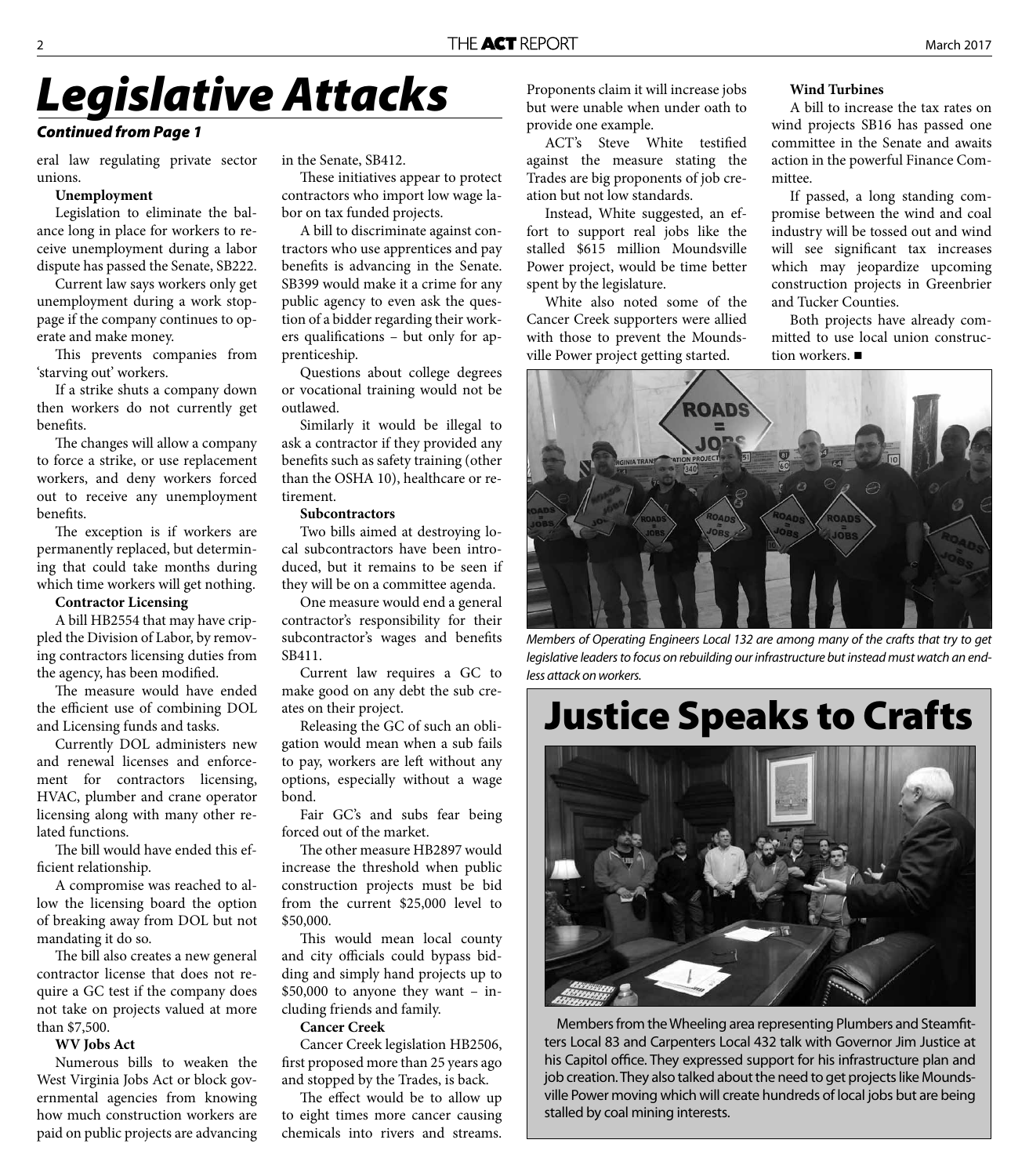"We need the jobs this

project will bring. Just

like when we support-

ed Longview Power,

we want to see our

resources turned into

electricity rather than

leave the state."

**Natalie Stone,** 

North Central WV Building Trades

### **\$615 Million Harrison County Power Plant** *Coal Opposition Intervenes*

An application to build a new \$615 million gas-fired electric power plant in Harrison County was filed at the state Public Service Commission on January 17.

ESC Harrison County Power, LLC based in Buffalo, New York applied for the siting permit to build a 630 Megawatt combined cycle facility along with 1.8 miles of transmission lines.

The North Central WV Building Trades and the project developer are working on an agreement that will make sure the project is built with local union labor.

The proposed plant will be in Clarksburg and will be supplied by a 5.5 mile gas line extension.

The project has already been approved by the electric grid operators, PJM Interconnection.

PJM is a regional transmission organization that coordinates the movement of wholesale electricity in all or parts of Delaware, Illinois, Indiana, Kentucky,

Maryland, Michigan, New Jersey, North Carolina, Ohio, Pennsylvania, Tennessee, Virginia, West Virginia and the District of Columbia.

Now a long check list of studies and permits must be obtained for the project to become reality.

"Typically the PSC process can take up to a year to complete but all of

the needed studies and permits concerning possible im-

pacts on wildlife, historic and cultural sites, the environment, economic

impact, and more are ongoing, so we hope to be able to reduce that timeframe and receive a permit in 2017," said John Black one of the ESC partners.

Ohio Valley Jobs Alliance, a group claiming to be concerned about coal related jobs, has intervened in the PSC process.

They have also intervened in environmental permits for a similar

The intervention has held up the Moundsville project for many months. While the delay has the potential to derail the West Virginia projects, the OVJA has been denied the right to slow down a competing project in Ohio, and numerous projects in Pennsylvania are also proceeding. ACT and the WV State Building Trades have also intervened at the PSC.

ACT has hired an economist who will study the positive economic impact the project will bring to the region when local construction workers are hired.

"We need the jobs this project will bring," commented North Central WV Building Trades Executive Director Natalie Stone.

"Just like when we supported Longview Power, we want to see our resources turned into electricity rather than leave the state." ■

project called Moundsville Power.

## **Veterans, Apprenticeship, PW Ignored**

Calls to support veterans and displaced coal miners by informing them of apprenticeship opportunities has been ignored by legislative leaders even though it has bi-partisan support.

HB2625 and SB518 aim to increase awareness and information about all apprenticeship opportunities.

The measure would pool existing resources from a variety of state agencies, so no new addition funds are needed.

Representatives of the apprenticeship community would also participate with the goal of devising a plan for getting more information into the hands of veterans, displaced coal miners, and other populations.

Del. Scott Brewer (D-Mason) an expert in apprenticeship teamed up with Sen. Richard Ojeda (D-Logan) a proud veteran to craft the bill. They sought bi-partisan support from sponsors.

However one initial supporter,

Sen. Mike Azinger (R-Wood) had his name removed from the bill.

When asked why by local workers Azinger claimed the bill would cost too much, even though no funds are being sought.

"If Governor Justice is successful in his efforts to jump-start our economy and create jobs by investing in our infrastructure we will need measures like this to make sure the jobs created go to local workers," said Jeremy Jeffers, West Virginia Training Director for the Keystone-Mountain-Lakes Regional Council of Carpenters.

"Making sure veterans know about opportunities is the least we can do to thank them for their service," said Jeffers.

"And we know our coal miners have the work ethic to get any job done, so getting them the additional training to work construction is a nobrainer."

Efforts to restore the prevailing wage law have also fallen on deaf ears.

ACT has documented the lack of any savings to taxpayers from the repeal, proving the promised 25 percent savings has never materialized. But serious wage loss, tax loss and job loss has resulted.

An economist predicted West Virginia would lose \$84 million per year in wages and taxes due to the repeal.

"With the budget problems we have now you would think an additional \$84 million might get someone's attention, but legislative leaders are more intent on their re-election and are focused on destroying any potential opposition," said Dave Efaw, Secretary-Treasurer of the WV State Building Trades.

Members of the Keystone-Mountain-Lakes Regional Council of Carpenters wait for a Wednesday meeting of the Labor Caucus at the House of Delegates. Among the messages

Trades members are delivering to legislators are the advantages of apprenticeship.